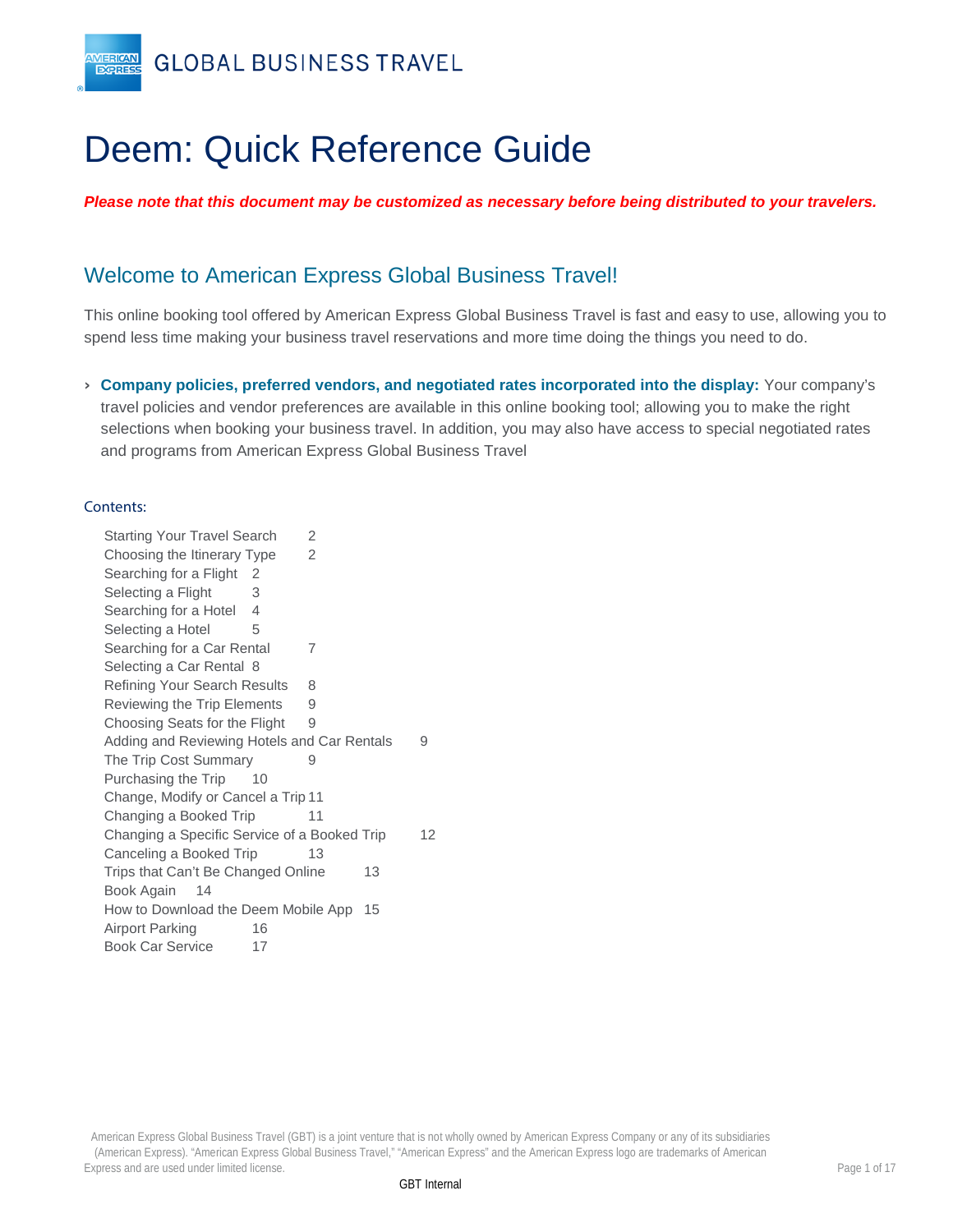## <span id="page-1-0"></span>Starting Your Travel Search

#### <span id="page-1-1"></span>Choosing the Itinerary Type

- › After choosing **Flight**, **Hotel**, or **Car Rental** from the Travel page, choose an itinerary type by clicking one of these buttons: **Single Destination** or **Multi Destination**.
- › Click the **Round Trip** or **One-Way** link:

#### SINGLE DESTINATION

VIERICAN **EXPRES** 

- › **Round Trip:** A round trip assumes that you return to the same or a nearby airport. (When you first visit the Travel page, **Round Trip** is selected by default.) Once the flight information has been entered, the hotel and car rental search fields are populated with information matching the flight.
- › **One-way:** Select a one-way flight. Click the checkbox next to each service (Flight, Hotel, and Car Rental) to expand and use it. Once the flight information has been entered, the hotel and car rental search fields are populated with information matching the flight.

#### MULTI DESTINATION

› You can click the **Multi Destination** tab to create a multi-city itinerary. The Travel page shows three segments (three destinations). The Flight, Hotel, and Car Rental sections of the Travel page are included within the segments. Complete each trip segment separately. If you need additional segments, click **Add Segment** at the bottom of the Search Summary section.

#### <span id="page-1-2"></span>Searching for a Flight

#### Follow these steps to search:

› For departure, enter the city name or airport code in the From field. The default

is the airport code you entered in your profile as the Home airport

- o **Tip**: If you want to view flights from other nearby airports, click in the checkbox next to "Nearby Airports".
- › Click the "Dates Flexible" check box if you are flexible with your arrival and departure dates.
- › Click the **More Options** link to change the Fare Type; Seat Class; or Preferred Connecting Airport.
- › Click the **Search** button at the bottom

| $\ddot{\mathbf{e}}$       | service will help drive company savings, limit traveler liability and allow for stronger negotiations for lower travel rates. |         | Please remember to book all air, hotel and car rental/service through the tool and/or with an agent per company policy. Booking all travel through our travel |                         |                       |  |
|---------------------------|-------------------------------------------------------------------------------------------------------------------------------|---------|---------------------------------------------------------------------------------------------------------------------------------------------------------------|-------------------------|-----------------------|--|
| <b>Single Destination</b> | <b>Multi-Destination</b>                                                                                                      |         |                                                                                                                                                               |                         |                       |  |
|                           |                                                                                                                               |         |                                                                                                                                                               | $\overline{\mathbf{x}}$ | <b>Search Summary</b> |  |
| Flight                    |                                                                                                                               |         |                                                                                                                                                               |                         | Flight                |  |
| <b>Round Trip</b>         | One-way                                                                                                                       |         |                                                                                                                                                               |                         | + Add Train           |  |
| From                      |                                                                                                                               | To      |                                                                                                                                                               |                         | Hotel                 |  |
| Nearby Airports           |                                                                                                                               |         |                                                                                                                                                               |                         | +Add Hotel 2          |  |
| 8/16/17                   | Depart: 9am                                                                                                                   | 8/17/17 | Depart: 5pm                                                                                                                                                   |                         | <b>Car Rental</b>     |  |
|                           |                                                                                                                               |         |                                                                                                                                                               |                         | Search                |  |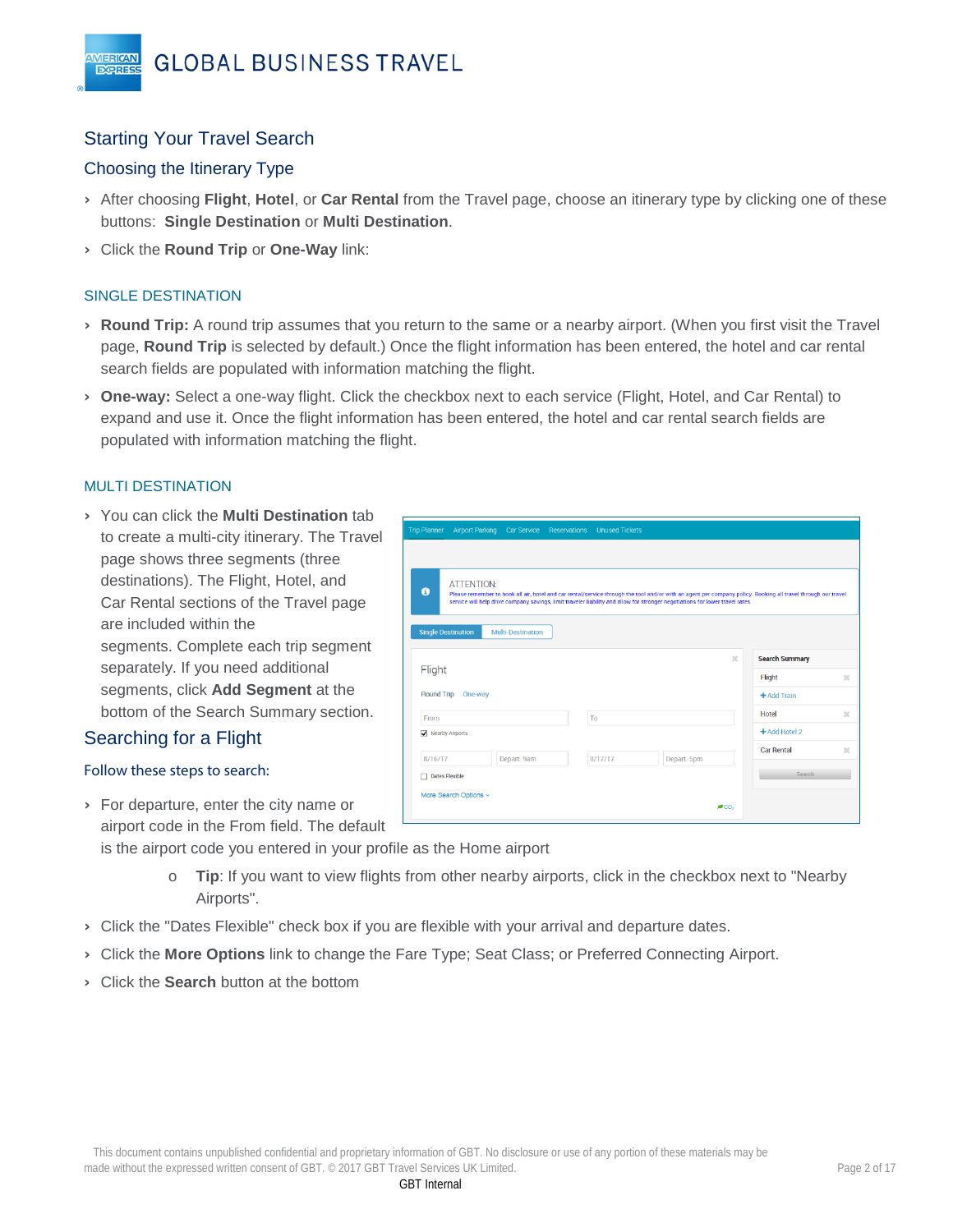

## <span id="page-2-0"></span>Selecting a Flight

**VIERICAN** 

› After searching for a flight, the "Select your departure flight" page appears.

#### REFINING YOUR SEARCH

- > The matrix at the top of the page can be used to fine tune the search results:
- › Click the **Stops** tab to see results by a specific number of stops.
- › Click the **Nearby Airports** tab to see results by specific airports.
- › Click the **Flight Time** tab to see the results by specific times.
- › Click the **Refine Your Search** tab at any time to refine your search:
- › Click a specific carrier to display only results for that carrier.

| Change   Skip                                                                | Tuesday                                   | Thursday            |                     |                                                       |                      |
|------------------------------------------------------------------------------|-------------------------------------------|---------------------|---------------------|-------------------------------------------------------|----------------------|
| 130 of 150 results<br>Reset to original search   View all times and airports |                                           |                     |                     |                                                       |                      |
| <b>Cabin Classes</b>                                                         | <b>Stops</b>                              | Sort by             | <b>Fare Tier</b>    | Flight Times: Tuesday, 12/5/17                        |                      |
| Coach Class (150)                                                            | $\circledbullet$ Any                      | Company Policy      | ○ Unrestricted      | Depart:                                               |                      |
|                                                                              | Non-stop                                  | $\cap$ Cost         | (c) Standard        | Tue 5:45AM - Tue 5:00PM                               |                      |
|                                                                              | $\bigcirc$ 1 stop                         | $\bigcap$ Departure | ○ Refundable        |                                                       |                      |
|                                                                              |                                           | $\bigcap$ Arrival   |                     | Arrive:<br>Tue 9:30AM - Wed 2:45AM                    |                      |
|                                                                              |                                           | ○ Duration          |                     |                                                       |                      |
|                                                                              |                                           |                     |                     |                                                       | <b>Compare Fares</b> |
| Connections                                                                  | Nearby Airports                           | <b>Airlines</b>     |                     | View By                                               |                      |
| $\Box$ ONT<br>$\Box$ ABQ                                                     | Arrive<br>Depart<br>V SEA<br>$\sqrt{DFW}$ | a) All Airlines     | ○ American Airline  | Can't find your flight?<br>Search by schedule to view |                      |
| $\Box$ ORD<br>$\Box$ AUS                                                     | <b>V</b> DAL                              | ◯ United Airlines   | ○ ki18nTravelAirlin | more results.<br>$\circ$ Price                        | 2.50                 |
| $\Box$ PDX<br><b>BNA</b>                                                     |                                           | ◯ Delta Air Lines   |                     | ○ Schedule                                            |                      |
|                                                                              |                                           |                     |                     |                                                       |                      |

#### FLIGHT RESULTS

- › After refining your search, the list of flights displays. You can view specific flight information:
- › **Flexible Fares:** You can now see flexible fares on the page by clicking on the tabs **Standard**, **Refundable** and **Unrestricted**. These tabs show the price and provide more information about the ticket.
- › **Branded Fares:** The branded fares display with each airline (when available) that has names for specific flights. **TIP:** Hover your pointer over the icons to display more information:

|                                  |                            | <b>UNITED</b>              | 國                          |                      |
|----------------------------------|----------------------------|----------------------------|----------------------------|----------------------|
| American Airlines                | Delta Air Lines            | United Airlines            | Other Airlines             |                      |
| <b>USD \$273</b><br>Non-stop     | <b>USD \$374</b><br>1 stop | <b>USD \$306</b><br>1 stop | <b>USD \$228</b><br>1 stop |                      |
|                                  |                            |                            |                            |                      |
| Info.   Policy<br>\$273 Standard |                            | 2 S981 Unrestricted        |                            | <b>Compare Fares</b> |

- **Rules and Restrictions:** You can view the rules and restrictions by hovering your pointer over the (<sup>1</sup>) icon:
- **Checked Baggage Fees:** You can view baggage fee information by hovering your pointer over the ( $\blacksquare$ ) icon:
- **Out of Policy:** If a flight has an out of policy ( $\bigcirc$ ) icon, hover over the icon for more information:
- › If an **Unused Ticket** icon appears for an airline, hover your pointer over the icon to see its approximate value. You can select a flight that has an unused ticket icon in its heading to use the ticket. The value of the unused ticket will be applied towards purchase at the time of ticketing.
- › To select a flight, click the **Select** button.

#### SELECTING YOUR RETURN FLIGHT

› After selecting your departing flight for a round trip, the "Select your return flight page" appears. Follow the same instructions above to sort the search results and select your return flight.

American Express Global Business Travel (GBT) is a joint venture that is not wholly owned by American Express Company or any of its subsidiaries (American Express). "American Express Global Business Travel," "American Express" and the American Express logo are trademarks of American Express and are used under limited license. Page 3 of 17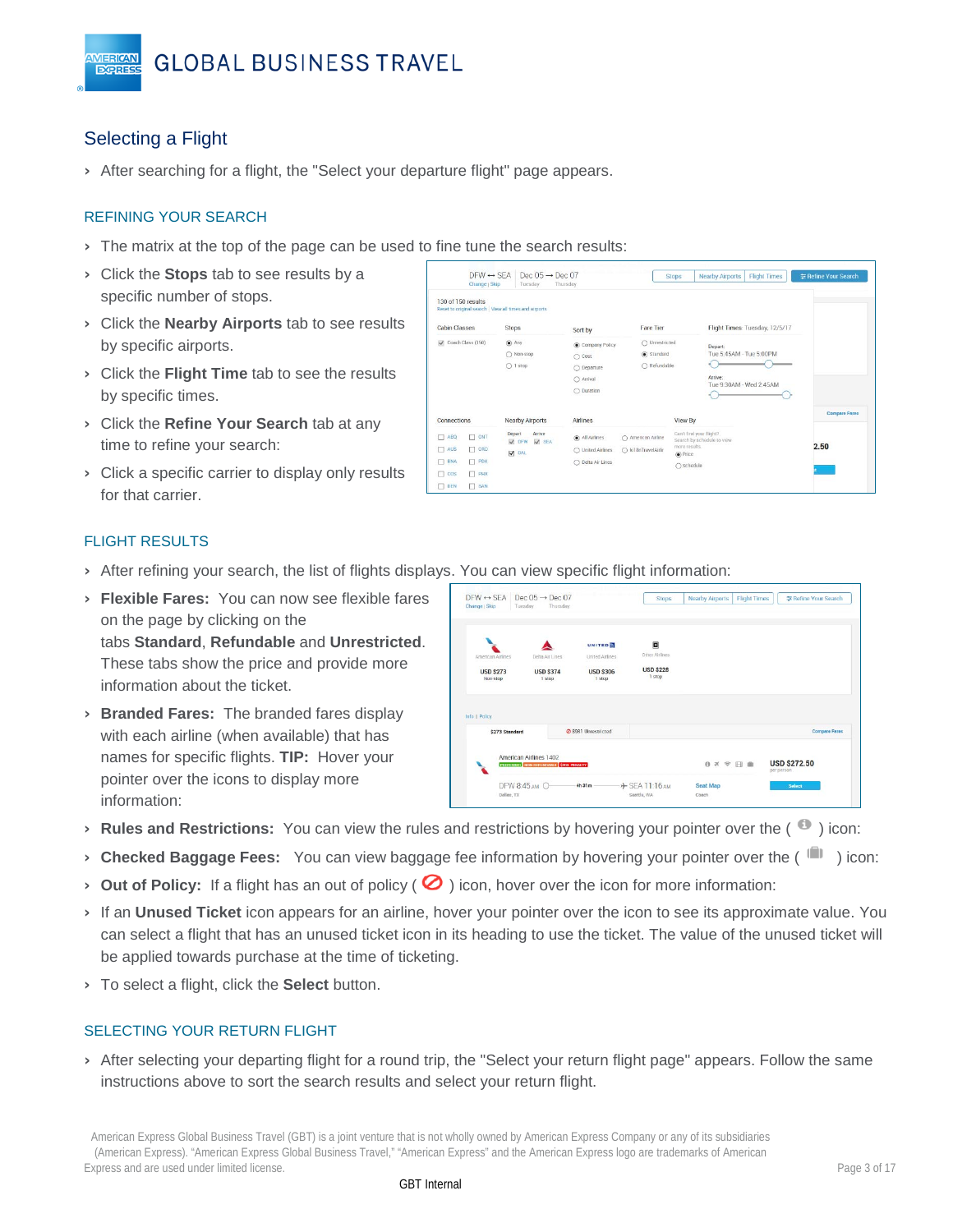## <span id="page-3-0"></span>Searching for a Hotel

**MERICAN EXPRES** 

- › Follow these steps to search for a hotel:
- > The Location field auto populates based on your flight destination.
	- o (Optional) If you don't want to match your hotel search with your flight dates, click to uncheck the "Match my Hotel search with my flight dates" option (the default is checked).
- › After unchecking this option, the Check-in and Check-out fields appear. Click in the date fields to change dates if needed.
- › Click the **More Search Options** link to increase the search radius for the hotel search.
- › Choose the number of miles to search within using the Search Within drop-down menu.
	- o (Optional) For a multidestination trip, start searching for a hotel in the next trip segment below the current one.

| Hotel                                          | $\mathcal{H}$ |  |
|------------------------------------------------|---------------|--|
| Address, Airport, City, Hotel, Reference Point |               |  |
| Match my Hotel search with my flight dates     |               |  |
| Hide Search Options ^                          |               |  |
| Search Within:                                 |               |  |
| $\checkmark$<br>5 <sub>mi</sub>                |               |  |
| + Add Hotel                                    |               |  |

- › Click the **Search** button at the right-hand side of the page if all you need is a hotel for a one way or round trip
- › Your hotel search results appear.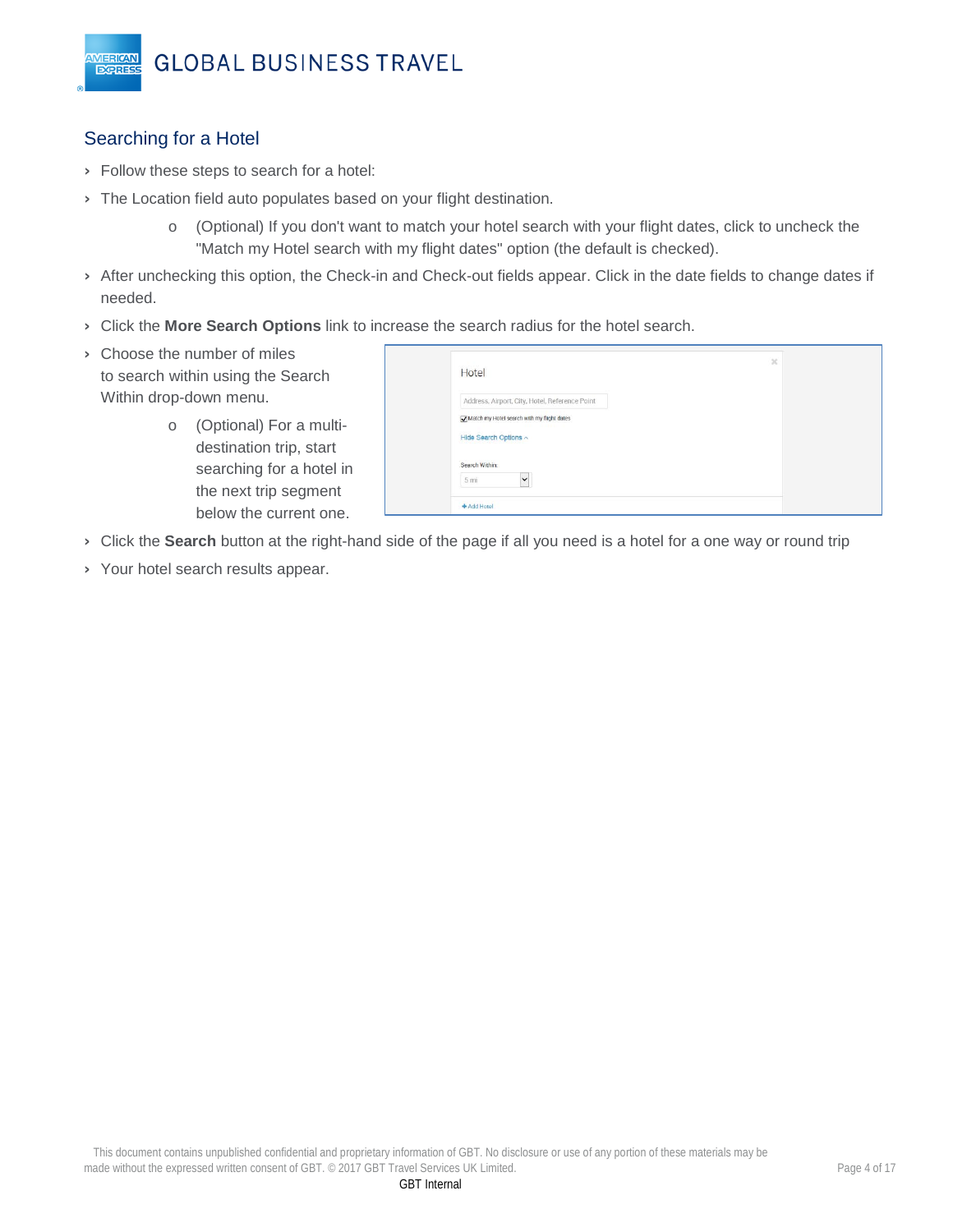## <span id="page-4-0"></span>Selecting a Hotel

**VIERICAN** 

**EXPRES** 

- › After searching for a hotel, the Select your Hotel page appears.
- › If you already filtered your hotel search for hotels with certain amenities, the search results are limited to hotels that offer those amenities; otherwise, the results start with preferred hotels

#### USING THE HOTEL SEARCH MAP

- › The Hotel Search Map displays each hotel with a blue dot. Hover your pointer over the blue dots to see each hotel.
- > The map also shows a red pin for locations such as the airport or other reference points, so that you can see at a glance how far the hotel is from these locations.

#### MODIFYING AND FILTERING YOUR **SEARCH**

› You can modify or filter the search with the filtering tools located above the map by clicking on the following tabs:



- o **5 mi:** Click on this tab to increase or decrease the search radius for hotels.
- o **Brand:** Click this tab to search for hotels by brand. You can select more than one by clicking in the box next to the brand name.
- o **Refine Your Search:** Click this tab to widen or narrow your choices. he options are as follows:
- › To narrow your results by star rating, click the checkbox in the By Star Rating section for the lowest rating you are willing to see in the results. For example, if you click three stars, the results include all three-star, four-star, and fivestar hotels.
- › To narrow your results by hotel brand, click the checkboxes for brand names in the Brand scrolling box. (To clear your choices, click the **Check none** link under the scrolling box.)
- › To change the distance of the hotel search, click the radio button next to miles you want the system to search for hotels.
- › To narrow your results by amenities, click the checkboxes for amenities in the Amenities scrolling box. (To clear your choices, click the **Check none** link under the scrolling box.)
- › Enter a hotel name in the Hotel Name Search field, and press **Enter** to find only hotels that match the name. To sort your results, choose an option (such as **Preferred, Company Policy, Distance Price** or **Star Rating**) under the Sort by section.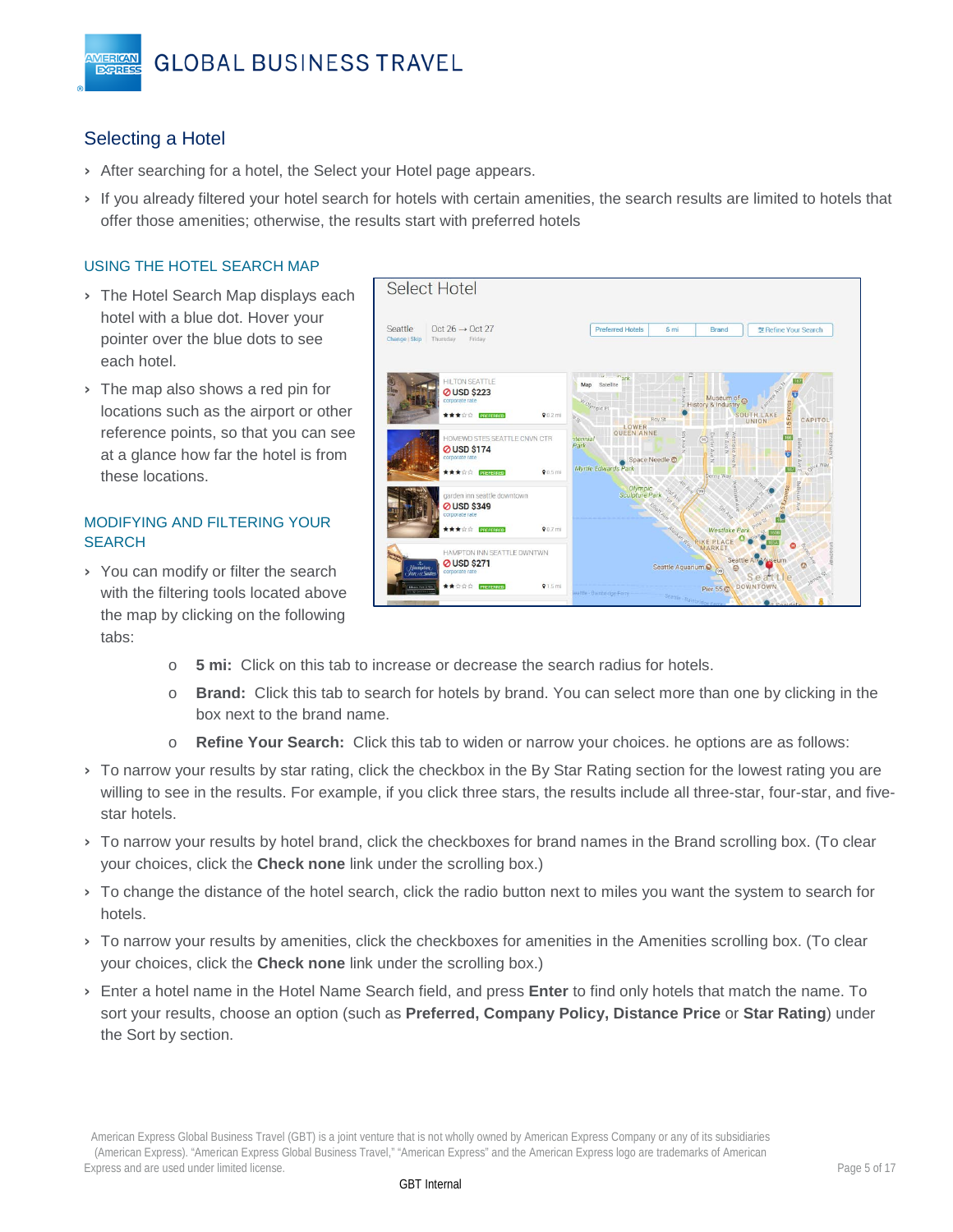#### SELECTING HOTELS

**MERICAN** 

**EXPRES** 

- › To select a hotel and see more information (such as Room, Details, Reviews and **Photos**) click on the hotel and the more information window displays.
- › Click on each tab for more information.

.

- › To return to the map, click the **Show Map** button.
- › Click the **Select** button beside the room to book the room.
- › Click the **Room/Rate details** link under a room description to see room rate details, including cancellation policies.

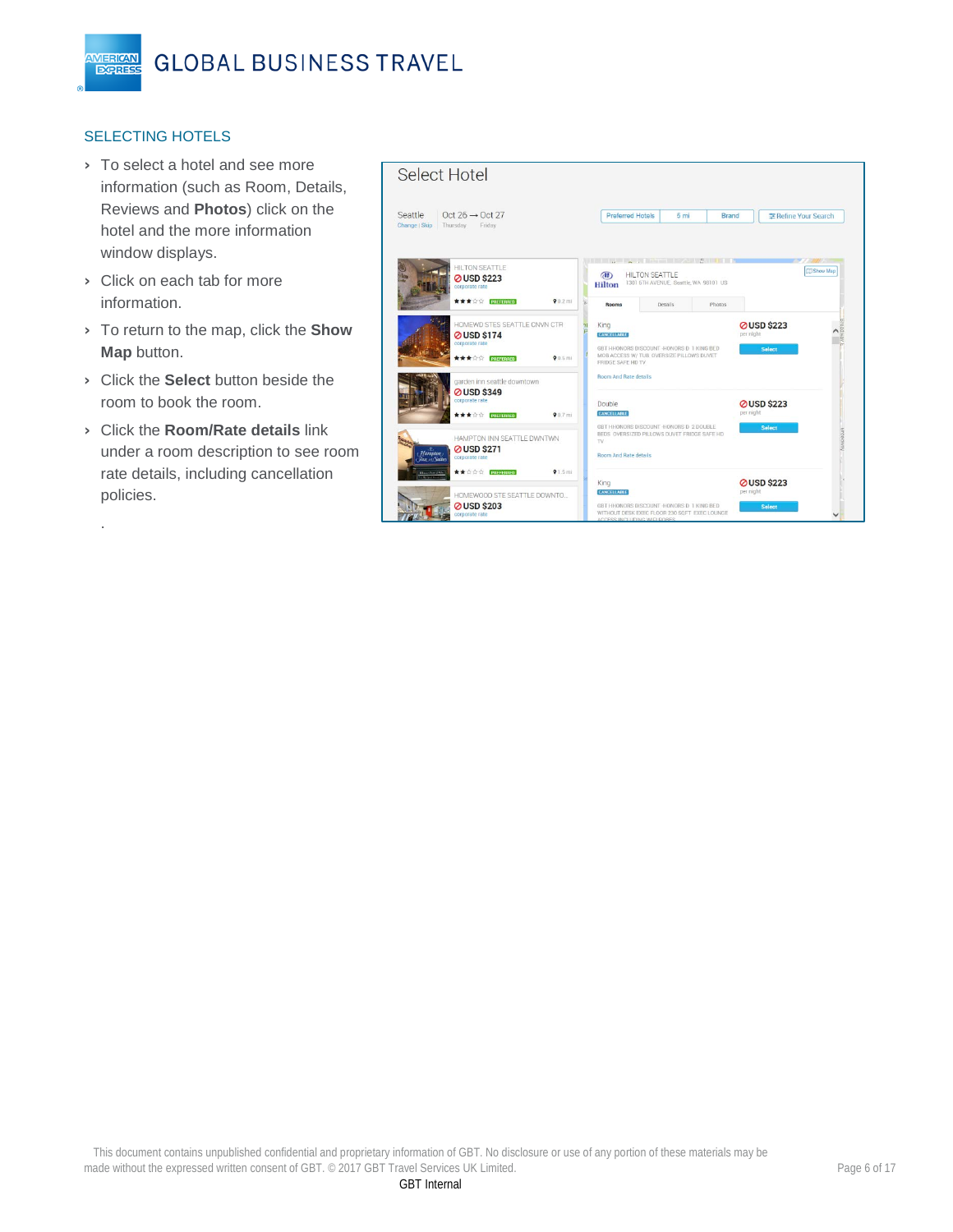## <span id="page-6-0"></span>Searching for a Car Rental

**VIERICAN** 

**EXPRES** 

- › By default, your car rental search will match pickup and drop-off locations, dates, and times to your flight times and destination based on what you have already entered in the Flight section for the trip (or trip segment of a multi-city trip). If you don't want to match your flight times and destination, follow these steps:
- › Click to uncheck the "Match my Car Rental search with my flight times and destination" option in the Car Rental section. Additional fields appear for the car rental pickup and drop-off locations, dates, and times.
- › For the Pick-up Location, click the radio button for one of the following:
	- o Airport: If you already entered information for searching for flights, this field is already filled in for you. Airport is the default choice.
	- o Address: The Address field appears under the choices. Enter the address for the pickup location. **Tip**: You can click **Search tips** for tips on searching for an address.

| + Add Hotel      |                                                                 |                   |               |
|------------------|-----------------------------------------------------------------|-------------------|---------------|
| Car Rental       |                                                                 |                   | $\mathcal{R}$ |
|                  |                                                                 |                   |               |
|                  | Match my Car Rental search with my flight times and destination |                   |               |
| Pick-up Location |                                                                 | Drop-off Location |               |

- › Click the calendar icon next to the Date field for the Pick-up Location, and specify on a date
- › Choose the time for the Pick-up Location from the Time dropdown menu.
- › For the Drop-off Location, click the radio button for one of the following:
	- o Airport: Enter the airport in the Airport field under the choices. If you already entered information for Pick-up Location, this field is already filled in for you. Airport is the default choice. **Tip**: You can click the **Airport** link to locate an airport by city, state, postal code, address, landmark, or airport code. Enter the information, click **Search**, and then select an airport and click **Select**.
	- o Address: The Address field appears under the choices. Enter the address for the drop-off location. **Tip**: You can click **Search tips** for tips on searching for an address.
- › Click the calendar icon next to the Date field for the Drop-off Location, and click on a date
- › Click the **Search** button at the bottom of the page if all you need is a car rental for a one way or round trip; otherwise, proceed with booking the rest of your trip. For a multi-city trip, start searching for a car rental in the next trip segment below the current one.
- › Your car rental search results appear.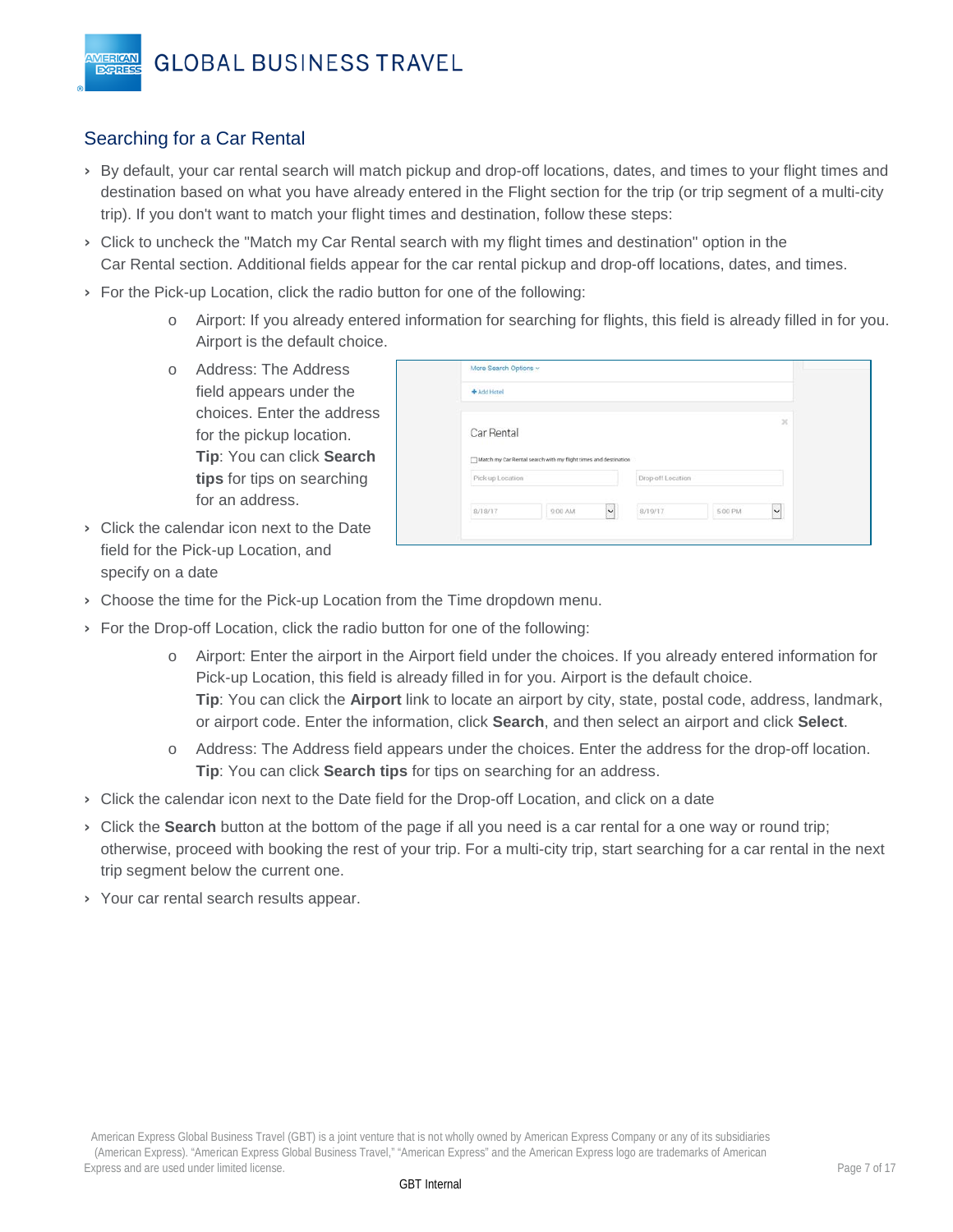## <span id="page-7-0"></span>Selecting a Car Rental

**IERICAN EXPRE** 

- › After searching for a car rental, the Select Your Car Rental page appears. Preferred car rental sizes and agencies appear first in the search results.
- › **Note**: The matrix appears at the top of the page displaying a summary of the cars in your search results. You can click a different car size to narrow your search results. You can also click a particular cell to see only that choice.
	- o The dollar amount shown in the Matrix includes fees & taxes.

#### <span id="page-7-1"></span>Refining Your Search Results

> To refine your results, click the buttons located at the top of the page:

| CAR                 |                                                                     |                 | SUV             |                 |                 | VAN             |                 |                  | <b>PICKUP</b>    |
|---------------------|---------------------------------------------------------------------|-----------------|-----------------|-----------------|-----------------|-----------------|-----------------|------------------|------------------|
|                     | Mini                                                                | Economy         | Compact         | Intermedi       | Standard        | Full size       | Premium         | Luxury           | Special          |
| Alamo Rent A Car    | ÷                                                                   | <b>USD \$45</b> | <b>USD \$47</b> | <b>USD \$47</b> | USD \$48        | <b>USD \$49</b> | <b>USD \$54</b> | <b>USD \$53</b>  | ÷                |
| <b>Avis</b>         | ۰                                                                   | <b>USD \$59</b> | <b>USD \$62</b> | <b>USD \$64</b> | USD SSS         | <b>USD \$55</b> | <b>USD \$95</b> | <b>USD \$112</b> | $\frac{1}{2}$    |
| <b>Budget</b>       | í.                                                                  | <b>USD \$38</b> | <b>USD \$46</b> | <b>USD \$43</b> | <b>USD \$48</b> | <b>USD \$48</b> | <b>USD \$53</b> | USD \$110        | ٠                |
| Dollar              | $\scriptstyle\rm m$                                                 | <b>USD \$28</b> | <b>USD \$28</b> | <b>USD \$30</b> | <b>USD \$37</b> | <b>USD \$37</b> | $\frac{1}{2}$   | $\sim$           | <b>USD \$28</b>  |
| Enterprise          | ÷                                                                   | <b>USD \$45</b> | <b>USD \$47</b> | <b>USD \$47</b> | <b>USD \$48</b> | <b>USD \$49</b> | <b>USD \$51</b> | <b>USD \$50</b>  |                  |
| Hertz               | $\frac{1}{2} \left( \frac{1}{2} \right) \left( \frac{1}{2} \right)$ | <b>USD \$21</b> | <b>USD \$21</b> | <b>USD \$22</b> | USD S44         | <b>USD S44</b>  | <b>USD \$50</b> | <b>USD \$46</b>  | USD \$79         |
| National Car Rental | $\overline{\phantom{a}}$                                            | <b>USD \$53</b> | <b>USD \$53</b> | USD \$54        | <b>USD \$54</b> | <b>USD \$56</b> | <b>USD \$63</b> | <b>USD \$52</b>  | ٠                |
| Thrifty Car Rental  | ×                                                                   | <b>USD \$17</b> | <b>USD \$17</b> | <b>USD \$19</b> | <b>USD \$40</b> | <b>USD \$41</b> | <b>USD \$52</b> | <b>USD \$54</b>  | USD \$17         |
|                     |                                                                     |                 |                 |                 |                 |                 |                 |                  | 17 Total Results |

o **Brand**: Click this tab to

narrow your car rental search by brand. Click in the boxes next to your selection (s).

- o **Car Class:** Click this tab to narrow your rental car search by the class of car. Click in the boxes next to your selection (s).
- o **Options**: Click this tab to select other options for your car rental display. Click in the boxes next to your selection (s).
- o **Refine Your Search:** Click this tab to refine your search by:
- o **Brand:** Select the option(s) by clicking in the boxes next to your desired brand name
- o **Car Class:** Select the option(s) by clicking in the box next to your desired car class.
- o **Sort by:** Select to sort your car rental results by either Preferred or Price by clicking the radio button next to your choice.
- › After you have refined your search results, hover your pointer over the icons to see additional information
- › Click the **Select** button for a car to reserve it.
- › After selecting your car rental for one city in a multi-Reservation trip, the Choose Your Car page appears again for the next trip segment. Follow the same instructions above to sort the search results and select your next car rental.
- › After selecting your car rental, the "Review your trip" page appears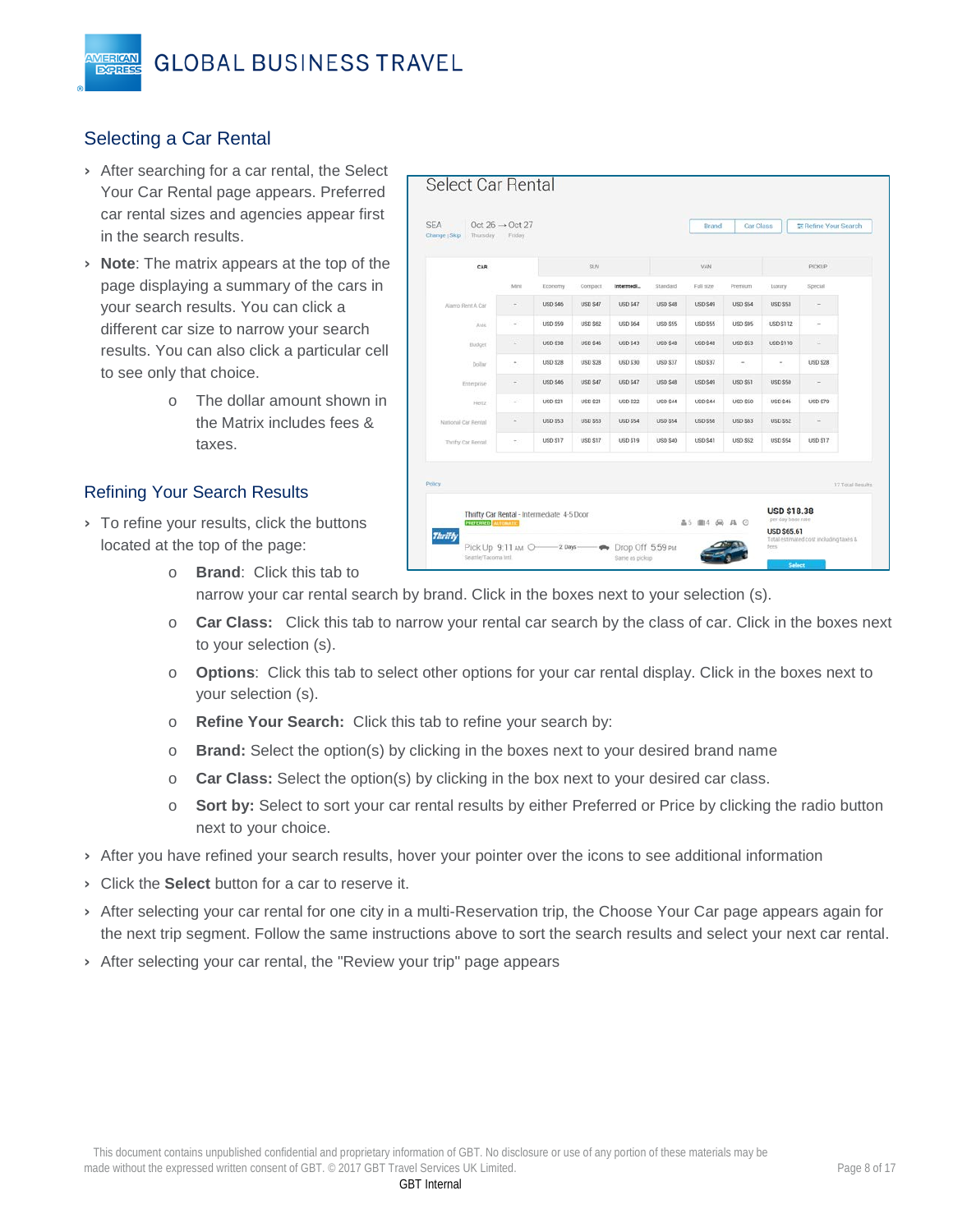## <span id="page-8-0"></span>Reviewing the Trip Elements

**VIERICAN** 

- › After selecting your flight, hotel, and/or car rental, the "Review your trip" page appears with each element of the trip (flight, hotel, and car rental) in chronological order. For multiple-city trips, the elements are separated into travel segments for each city. You can review each portion of your trip, choose seats for your flights, view the fare rules for each flight, view other rules and restrictions, and view a trip cost summary.
	- o **Tip:** Click the **Fare Rules** link under each flight to see the fare rules for the flight.

#### <span id="page-8-1"></span>Choosing Seats for the Flight

- › To choose your flight seats, follow these steps:
- > Click the **Seat Map** link under the flight  $\begin{bmatrix} 1 & 1 \\ 1 & 1 \end{bmatrix}$ information. The Seat Selection page appears with tabs at the top for each flight of a round trip or multi-city trip.
- › Click an available seat (marked in blue). If you are a frequent flyer with this airline, you may be able to pick a seat marked in blue with "P" (for "preferred").
- › After choosing your seats, click **Done** to add your flight seats to your itinerary.

## <span id="page-8-2"></span>Adding and Reviewing Hotels and Car Rentals

- › If you haven't already added a hotel or car rental, you get a second chance on this page.
- › For each hotel, click the **Hotel Details** link under the hotel description to see

| Seattle, WA, US ↔ Seattle, WA, US Oct 26 → Oct 27<br>Thursday<br>Friday    |                                |                                                                                                                                                                                                                                                                                             |
|----------------------------------------------------------------------------|--------------------------------|---------------------------------------------------------------------------------------------------------------------------------------------------------------------------------------------------------------------------------------------------------------------------------------------|
| Flight Thu, Oct 26 CDT                                                     | <b>USD \$276.41</b> per person | <b>Trip Cost Summary</b>                                                                                                                                                                                                                                                                    |
| American Airlines 2674<br>PROTRED PENALTY NON-RETURBANCE                   | 6曲 空刊 日                        | Reservations<br>Hotel<br>USD \$202.72<br>Car Rental<br>USD \$65.61                                                                                                                                                                                                                          |
| DFW 6:55 дм 0-4h 16m Non-Stop->>> SEA 9:11 дм<br>Dallas, TX<br>Seattle, WA | Seat Map<br>Restricted Coach   | Payable Later<br><b>USD \$268.33</b>                                                                                                                                                                                                                                                        |
| Fare Rules See All Flights Change Flight                                   | Remove                         | Purchases<br>Flight<br>USD \$276.41                                                                                                                                                                                                                                                         |
| Hotel Thu, October 26 - Fri, October 27                                    |                                | <b>Due Today</b><br><b>USD \$276.41</b>                                                                                                                                                                                                                                                     |
| HOMEWD STES SEATTLE CNVN CTR ★★★☆☆<br>PRITTRIED CANCELLABLE                | $A \equiv 21$                  | Est. Cost<br><b>USD \$544.74</b>                                                                                                                                                                                                                                                            |
| 1011 PIKE STREET<br>Seattle, WA 98101<br>US<br>12066828282                 |                                | <b>Hold This Trip</b><br>Continue                                                                                                                                                                                                                                                           |
|                                                                            |                                | Your trip is not compliant with your organization's travel quidelines.<br>You will be asked to provide a reason why you made your selection or you can change your selection to a compliant option.<br><b>O USD \$173.63</b> per might<br>Check-In Thu, Oct 26 O-1d-B Check-Out Fri, Oct 27 |

more information about the hotel. For room and rate details, click the **Room/Rate details** link. You can also click **See All Rooms at this Hotel** and **See all Hotels** in the right column under Tools.

› For each car rental, click the **Mileage and rates** link to see details about car rental mileage and rates. For rental details and rules, click the **Car Rental details/rules** link. You can also click **See All Cars** in the right column under Tools.

## <span id="page-8-3"></span>The Trip Cost Summary

- › The Trip Cost Summary appears near the bottom of the "Review your trip" page. It shows the purchases you need to pay for today, and the reservations you need to pay for at the end of your trip. Hover your pointer over the amounts in the Taxes and Fees column for more information about taxes and fees.
- › Starting Over, Changing, or Holding the Trip
- › You can click the **Start over** or **Change this trip** buttons at the bottom of the Review your trip page to either:
	- o Start over, which resets the trip search fields, or
	- o Change your trip, which lets you make changes to the existing reservation.

American Express Global Business Travel (GBT) is a joint venture that is not wholly owned by American Express Company or any of its subsidiaries (American Express). "American Express Global Business Travel," "American Express" and the American Express logo are trademarks of American Express and are used under limited license. Page 9 of 17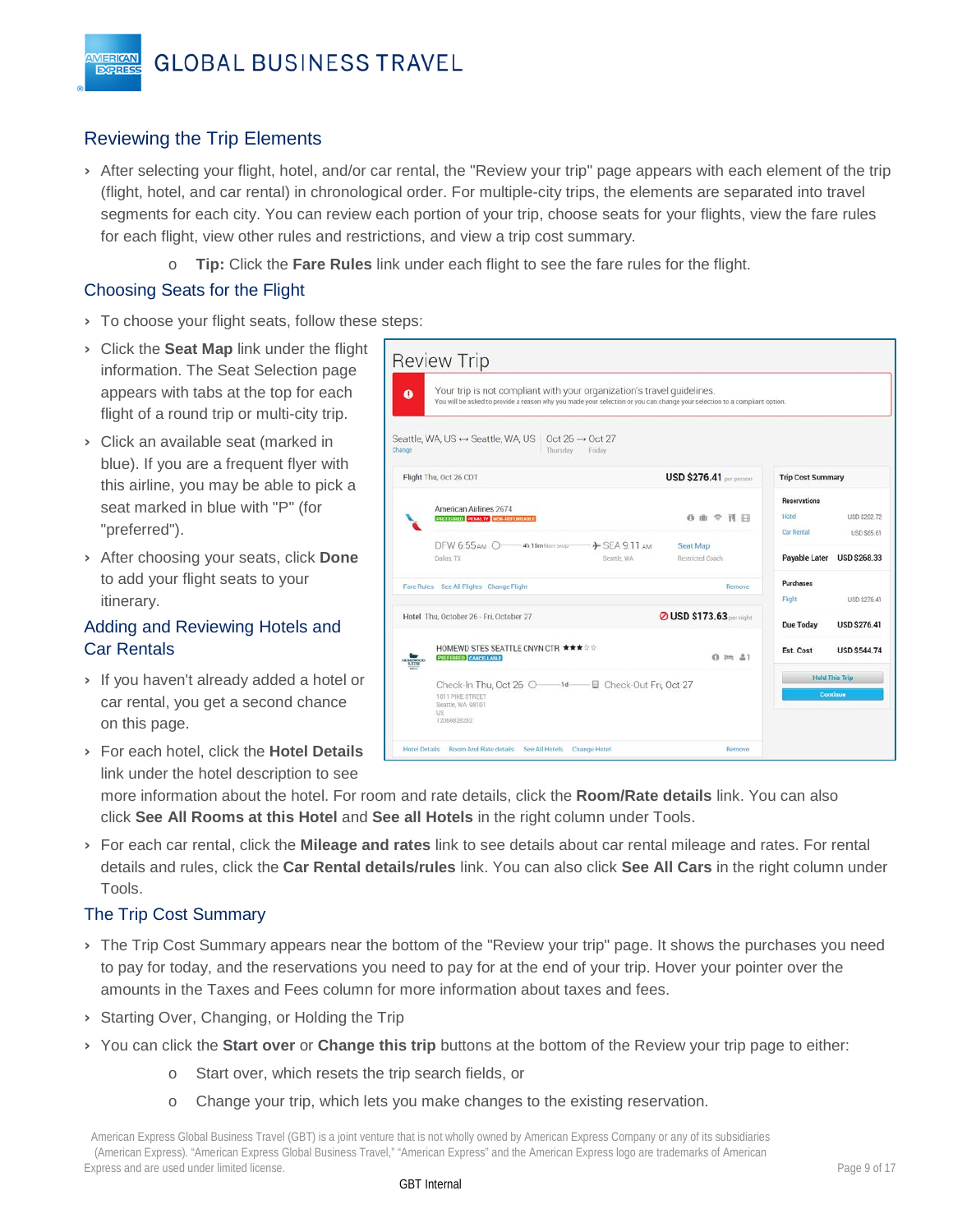› You can also click **Hold this trip** for some reservations. The Hold This Trip page appears, and you can fill out the personal information and click a checkbox to agree to the hold terms. Click **Continue** to continue to the Purchase page.

## <span id="page-9-0"></span>Purchasing the Trip

**IERICAN EXPRES** 

› After clicking the **Continue** or **Hold this trip** button after reviewing the trip, the Purchase page appears.

#### TRAVELER INFORMATION

- › Start by entering the required traveler information. Much of this information is already filled in for you.
- › Name your trip by entering a name in the "Name your trip" field at the top of the page. If you book the same or similar trips regularly, it's a good idea to name each trip with a unique name. That way it will be easier to locate it in the Upcoming section of the Home page.
- › Fill out the required information in the Traveler Information section at the top of the Purchase page. Your name is provided from your profile, and it must be the same as the name that appears on a government-issued ID.
- › Be sure to include your frequent flyer, hotel rewards, and rental car rewards program numbers. These numbers are pre-populated with your program numbers if entered into your profile

#### BILLING INFORMATION

- › You can select the payment cards stored in your profile – they appear as choices in the payment card dropdown menus for flight, hotel, and rental car in the Billing section.
- › You can also add a card by clicking **Add Payment Card**, which adds the card to your profile
- › Before purchasing, you must click the checkbox for the "I agree to the rules and restrictions" statement above the

| <b>Purchase Trip</b>                                                                            |                                                                         |      |                              |                            |
|-------------------------------------------------------------------------------------------------|-------------------------------------------------------------------------|------|------------------------------|----------------------------|
| Seattle, WA, US ↔ Seattle, WA, US Oct 26 → Oct 27                                               | Thursday<br>Friday                                                      |      |                              |                            |
| Name Your Trip                                                                                  |                                                                         |      | <b>Trip Cost Summary</b>     |                            |
| Traveler                                                                                        |                                                                         | Edit | <b>Reservations</b><br>Hotel | <b>USD \$202.72</b>        |
| Mr. Paul McCarthy                                                                               |                                                                         |      | Car Rental                   | USD \$65.61                |
| Date of Birth ***<br>$\check{ }$<br>$\checkmark$<br>1967<br>November<br>$\checkmark$<br>$\vert$ | Gender <sup>*</sup> O<br>$\checkmark$<br>Male                           |      |                              | Payable Later USD \$268.33 |
| Email<br>paul.j.mccarthy@aexp.com                                                               | Business Phone (ex: 281-555-1234)* (Enter at least<br>one phone number) |      | Purchases<br>Flight          | USD \$276.41               |
|                                                                                                 | 222-222-2222<br>$\check{ }$                                             |      | <b>Due Today</b>             | <b>USD \$276.41</b>        |
|                                                                                                 | $\checkmark$<br>Business Mobile (ex:                                    |      | <b>Est. Cost</b>             | <b>USD \$544.74</b>        |
| Preference and Rewards Programs                                                                 |                                                                         | Edit |                              | <b>Hold This Trip</b>      |
| Flights<br>Contact providers to ensure membership numbers are applied to your account.          |                                                                         |      |                              | <b>Purchase</b>            |
| <b>Frequent Flyer Programs</b><br>Number                                                        |                                                                         |      |                              |                            |
|                                                                                                 |                                                                         |      |                              |                            |

Purchase button. (You can click the **rules and restrictions** link in the statement to see what they are.)

› Click the **Purchase** button if you are ready to complete the purchase and reservation booking, or click **Start Over** to start over (canceling the purchases and reservations), or **Hold This Trip** to put the trip on hold.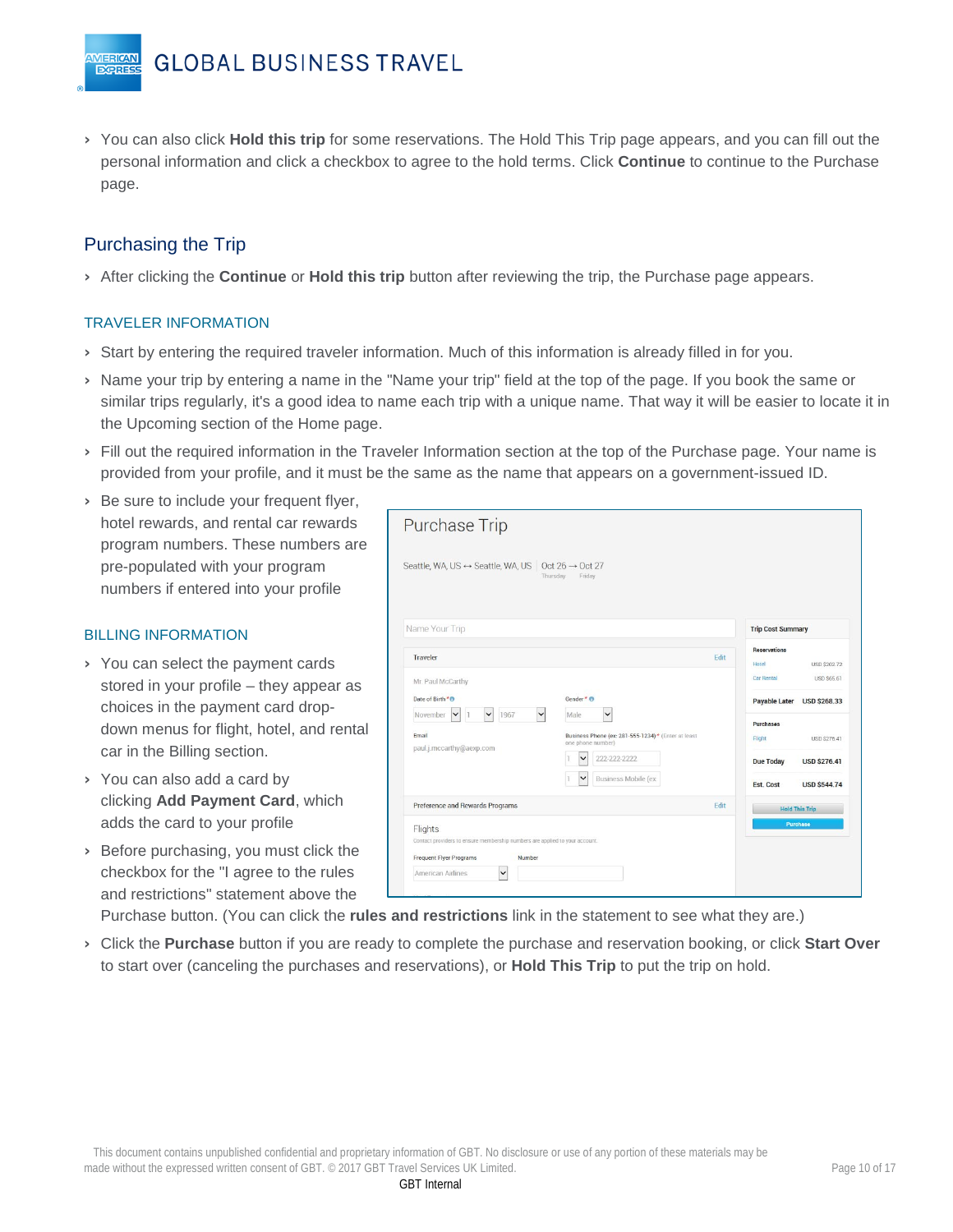

## <span id="page-10-0"></span>Change, Modify or Cancel a Trip

› *This online booking tool is the quickest and most cost-effective way for you to change or cancel your trip*

#### <span id="page-10-1"></span>Changing a Booked Trip

› After clicking the **Reservations** tab, locate the trip, and click the trip title to expand the trip information. Click the **Change Trip** link at the bottom left hand corner of the reservation.

| Reservations    |                                                    |                                    |                   |                       |
|-----------------|----------------------------------------------------|------------------------------------|-------------------|-----------------------|
| <b>Upcoming</b> | Archive                                            |                                    | Date              | All Types             |
| Wed. March 8    | <b>III</b> Trip to San Francisco, CA               | becca cook                         | <b>O</b> Reserved | $\mathcal{A}_n$       |
| Wed, March II   | Delta Air Lines 5783 PHOC 11:24 AM - 1.AX 12:00 PM | Reservation Number                 |                   |                       |
|                 | Delta Air Lines #912 LAX 1:00 PM + SFD 2:33 PM     |                                    |                   |                       |
|                 | Enterprise 2:32 PM                                 | Reservation Number 123505607500UNT |                   |                       |
|                 | Hotel Aura San Bruno SFO Airport San Bruno, CA     | Confirmation Number 6749109016705  |                   |                       |
| Fri, March 10   | Delta Air Lines 4923 SFO SI45 PM - LAIR 7-15 PM    | Reservation Number                 |                   |                       |
|                 | Delta Air Lines 2558 LAX 9:50 PM - PHX 12:26 AM    |                                    |                   |                       |
| Change Trip     | Cancel Trip<br>Book Again Print Itinerary          |                                    |                   | <b>IE View Ditals</b> |

- › Click the box next to **Change Return Flight Only** if you want to change only the return flight. Enter the new dates and times if you want to change your flight and click the **Search** button.
- › After selecting your new flights the Trip Planner page displays where you can change your Hotel information. Click the box next to "Match my hotel location with my destination" to display search results based on your destination. Select the radio button in the Search Near section where you want the system to search for your hotel.
- › Click the box next to "Match my Hotel search with my flight dates" if you want the system to search according to your flight dates. If not, then select your check-in and check-out dates from the calendar. When finished, click the **Search** button and proceed to make your hotel and rental car selection as necessary
- › After making your selections you can review the information on the **Review Your Trip** page and click **Continue** or click the **Compare to Original** button to get a clear understanding of the specific costs involved in making the change. Click **Back to Trip Review Page** when you are finished comparing.
- › Under Change Penalties and Fees, click the checkbox for "I acknowledge and accept" to accept the terms for changing a booking. Click **Continue** to complete the booking process.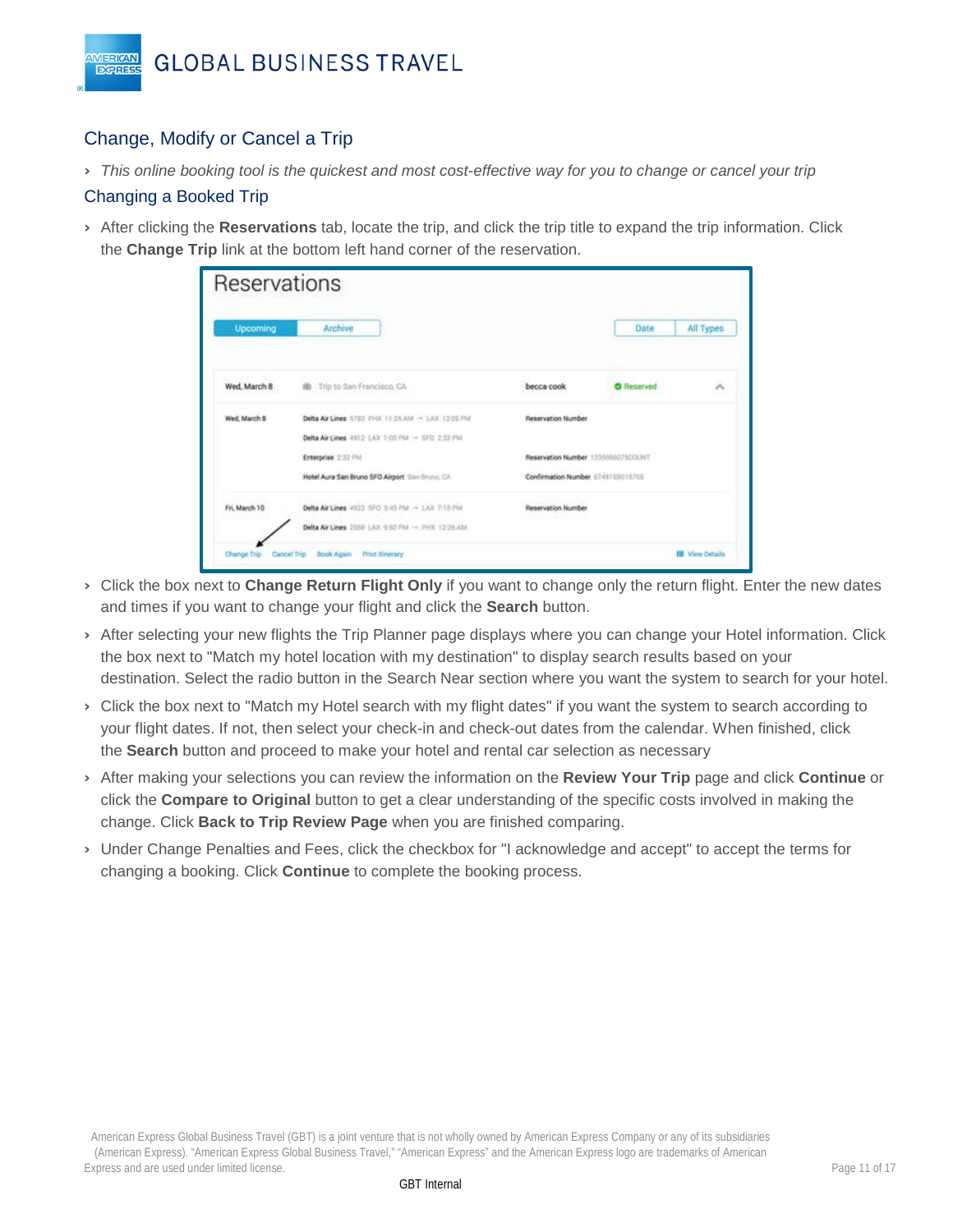

## <span id="page-11-0"></span>Changing a Specific Service of a Booked Trip

- › On the Home page, click the **Reservation** tab at the top of the page. Click the **View Details** link to display the itinerary in full
- › Once the full itinerary is in view, the option to change individual services will display.
	- o Example: To change the hotel portion of this booked trip, scroll down to the hotel section and click on the **Change Hotel** link.
	- o This will then take you through the change flow for Hotel only.

|         | 8888266890<br><b>PERMITE</b>                                                                 | 8888266890            |                               | Payable Later        | USD \$655.27               |
|---------|----------------------------------------------------------------------------------------------|-----------------------|-------------------------------|----------------------|----------------------------|
|         | Reservation number: 1239894516COUNT Car Rental Details/Rules                                 | Change Car Rental     | Remove                        | Purchases<br>Flight. | USD \$652.17               |
|         | Hotel Mon, May 08                                                                            |                       | USD \$149.00 per might        | <b>Due Today</b>     | USD \$652.17               |
| synthis | Greektown Hotel and Casino Compress                                                          |                       | $0 \equiv \Delta 15$          | Cost                 | USD \$1,307.44             |
|         | Check-In Mon, May 08 O-a-<br>1200 St Antoine St<br>Detroit, MK 48226<br>US<br>1-313-223-2999 | Check-Out Wed, May 10 |                               |                      | <b>Book Again</b><br>Done. |
|         | Reservation Number: 2337458124816 Hotel Details<br>Room And Rate details                     | <b>Change Hotel</b>   | Remove                        |                      |                            |
|         | Flight Wed, May 10 EDT                                                                       |                       | See price above               |                      |                            |
|         | Delta Air Lines 1621<br>PREFENCE FOULTY NON-REFUNDABLE                                       |                       | $0 \times \mathcal{P}$ $\Box$ |                      |                            |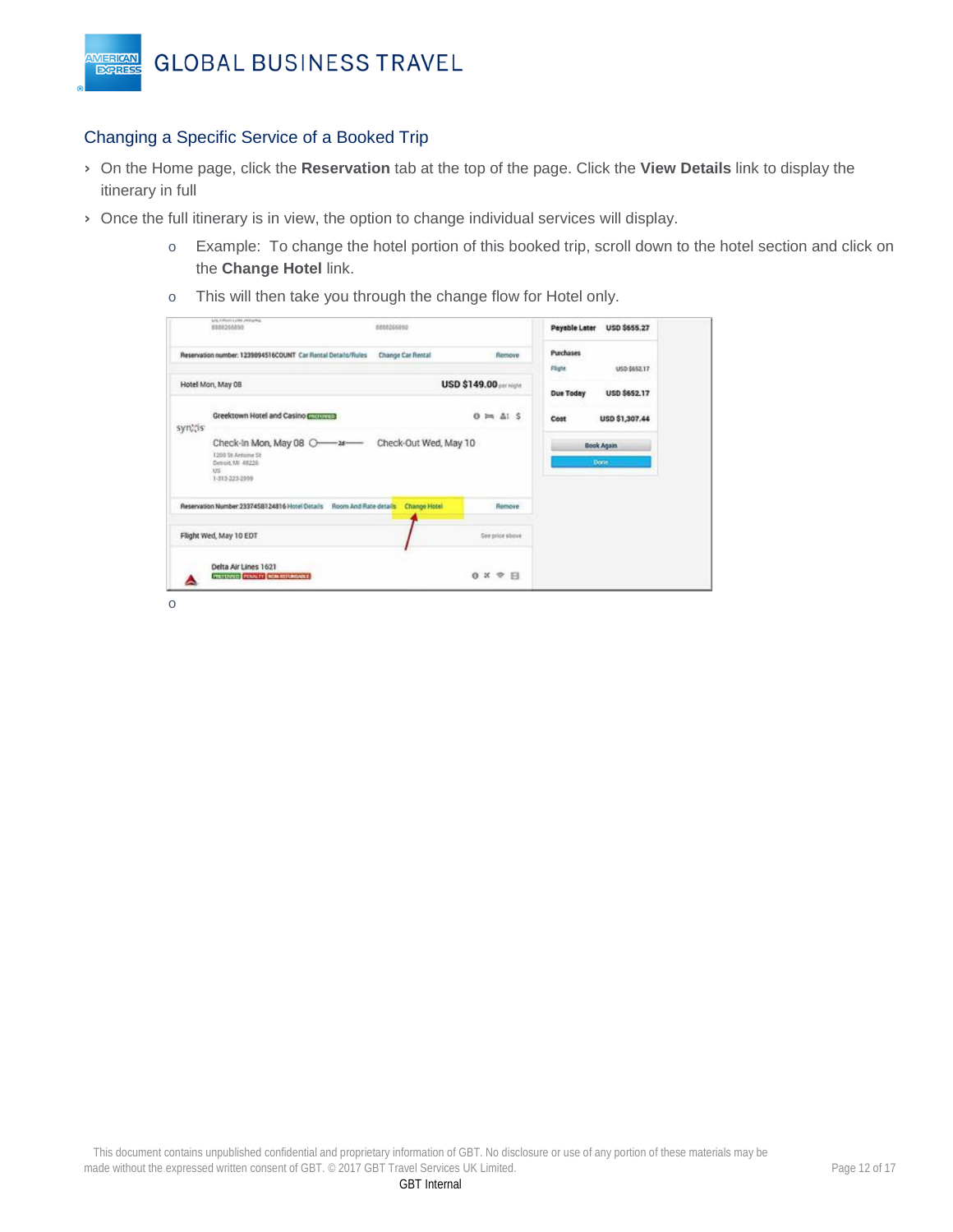## <span id="page-12-0"></span>Canceling a Booked Trip

VIERICAN **EXPRES** 

- › On the Home page, click the **Reservation** tab, locate the trip, and click the trip title to expand the trip information.
- › Click the **Cancel trip** link at the bottom left hand corner of the reservation. The Cancel Reservation Assistant page appears.

| Trip to San Francisco, CA                                    |                                                                     | becca cook |                                    | <b>O</b> Reserved |
|--------------------------------------------------------------|---------------------------------------------------------------------|------------|------------------------------------|-------------------|
| Delta Air Lines 5783 PHX 11:24 AM $\rightarrow$ LAX 12:05 PM |                                                                     |            | <b>Reservation Number</b>          |                   |
| Delta Air Lines 4912 LAX 1:00 PM - SFO 2:32 PM               |                                                                     |            |                                    |                   |
| Enterprise 2:32 PM                                           |                                                                     |            | Reservation Number 1235066075COUNT |                   |
| <b>Hotel Aura Sa</b>                                         | <b>A</b> Cancel Reservation                                         |            |                                    | 138016765         |
| Delta Air Line<br>Delta Air Line                             | You have chosen to cancel the reservation. Do you want to continue? |            |                                    |                   |
| Book Ag<br>Trip<br><b>TORONTAKO HARASHIRI</b>                |                                                                     | Cancel     | Continue                           |                   |

- › Click **Continue** to confirm the cancellation or click **Cancel** to keep the original trip. The Cancellation page displays confirming the trip has been cancelled.
- › An email is sent to the traveler with the trip cancellation details. The status of the trip in the Upcoming section of the Home page is changed to "Cancelled".

## <span id="page-12-1"></span>Trips that Can't Be Changed Online

- › You will need to contact an American Express Global Business Travel counselor directly if you wish to make a change to your booking and any of the following conditions apply:
	- o Multi-destination itinerary
	- o International itineraries (Non-US)
	- o Trips originally booked offline
	- o Trips with more than one ticket (e.g. split ticketed)
	- o Any portion of a trip that has already commenced
	- o Carriers for the same destination of original carrier if available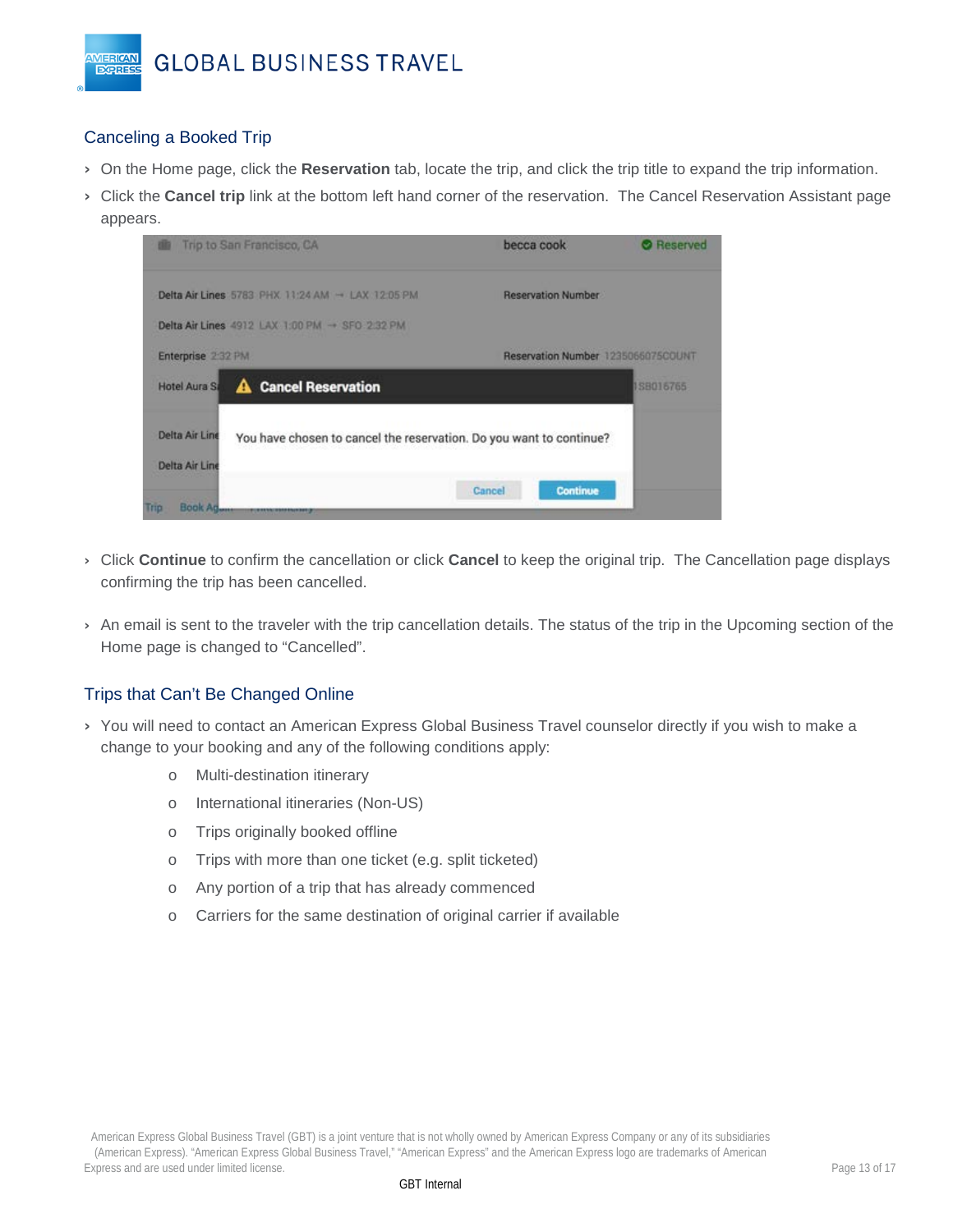## <span id="page-13-0"></span>Book Again

VIERICAN **EXPRES** 

#### USE A PREVIOUSLY BOOKED TRIP AS A TEMPLATE TO BOOK A NEW TRIP.

- › This feature simplifies the booking process by using details from previous trips. The book again feature allows for easy duplication of all or a portion of a previously booked trip.
	- o **Tip**: The trip can also be a cancelled trip.
- › Log in to Deem and click the **Reservation** icon at the top of the page and locate the trip you want to duplicate.
- › Click on the trip to expand the trip information.
- › Click the **View Details** link on the bottom right side of the section.
- › On the right side of the Details page, click the **Book again** button.

| Record locator          | Trip ID                       | Date Booked               | Car Rental       | USD \$76.60         |
|-------------------------|-------------------------------|---------------------------|------------------|---------------------|
| PSYDJY                  | 193561475764820992            | Thursday, October 6, 2016 | Payable Later    | <b>USD \$76.60</b>  |
| Status                  | <b>Status Message</b>         |                           |                  |                     |
| Cancelled               | No update available - viewing |                           | Purchases        |                     |
|                         | last version                  |                           | Flight           | USD \$196.20        |
| Agency Information      |                               |                           | <b>Due Today</b> | <b>USD \$196.20</b> |
|                         |                               |                           | Cost             | <b>USD \$272.80</b> |
| Agency                  | Agency Phone                  |                           |                  | <b>Book Again</b>   |
| American Express Global | 602-555-1212                  |                           |                  |                     |

› Select whether to **Edit Trip** or click **Book Again** to use the same trip to continue

| <b>Trip Information</b>                           |                         |                  |                   | <b>Trip Cost Summary</b>         |                     |
|---------------------------------------------------|-------------------------|------------------|-------------------|----------------------------------|---------------------|
| Paul McCarthy<br><b>Record locator</b>            | <b>Book Again</b>       |                  |                   | <b>Reservations</b><br>ar Bental | USD \$76.60         |
| PSYDJY                                            | Leave                   | Return           | Drop-off Time *   | ayable Later                     | <b>USD \$76.60</b>  |
| <b>Status</b><br>Cancelled                        | 7/25/17                 | 7/26/17          | 12:00 AM          | urchases                         |                     |
|                                                   | Book Trip For           |                  |                   | ш                                | USD \$196.20        |
| <b>Agency Information</b>                         | Loading<br>$\checkmark$ |                  |                   | ue Today                         | <b>USD \$196.20</b> |
|                                                   |                         |                  |                   | ost                              | <b>USD \$272.80</b> |
| Agency                                            | Cancel                  | <b>Edit Trip</b> | <b>Book Again</b> |                                  | <b>Book Again</b>   |
| American Express Global<br><b>Business Travel</b> | 602-555-1212            |                  |                   |                                  | <b>Done</b>         |

› Deem will then guide you through the process of booking the trip.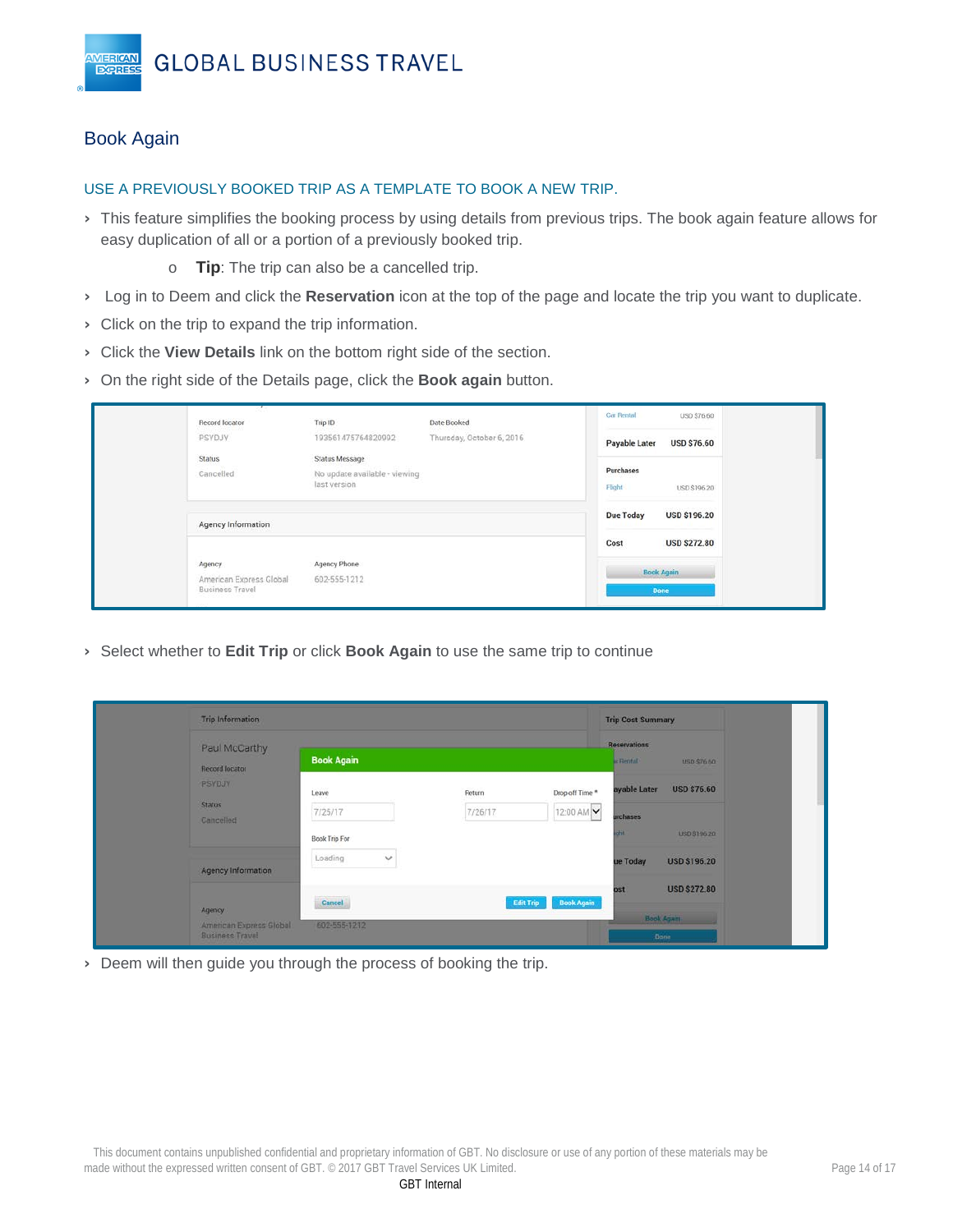## <span id="page-14-0"></span>How to Download the Deem Mobile App

VIERICAN

**EXPRES** 

- › Deem's mobile booking app offers the following features:
	- o Book flights, hotels, and rental cars from an approved mobile device.
	- o Uses your company's policies, preferences, negotiated rates, and preferred suppliers.
	- o Compare and select seats across flight results.
	- o See upcoming travel reservations
	- o Change or cancel a trip
- › The mobile app's interface provides access to the Flight, Hotel, and Rental Car services, and shows recent trip itineraries in a carousel at the top of the screen (if the itineraries exist). Users can swipe the carousel to see each itinerary, and tap the itinerary to see its details.
- > The mobile app uses the same company policies, preferences, negotiated rates, and preferred suppliers that are configured on your company's site.

## Accessing the Deem Mobile App

- › Log in to Deem and Click the **Mobile** link at the bottom of the Home page.
- › Click the **App Store** or the **Google Play** icon to show the download icon.
- › Then, on your mobile device:
	- o a. Download the Deem Travel Mobile App and log in to Deem.
	- o b. Enter your business email and your password (same as your desktop login) to start using the Deem Travel Mobile App.

|                                               | Car Rental                                                                                                                                                                                                                                                                                                                                                                                                                                                     |        |  |
|-----------------------------------------------|----------------------------------------------------------------------------------------------------------------------------------------------------------------------------------------------------------------------------------------------------------------------------------------------------------------------------------------------------------------------------------------------------------------------------------------------------------------|--------|--|
|                                               | Match my Car Rental search with my flight times and destination                                                                                                                                                                                                                                                                                                                                                                                                |        |  |
|                                               |                                                                                                                                                                                                                                                                                                                                                                                                                                                                |        |  |
|                                               |                                                                                                                                                                                                                                                                                                                                                                                                                                                                |        |  |
|                                               | For immediate assistance with site navigation, online bookings, or reservation questions.<br>please call American Express Global Business Travel at 800-327-2737 - available 24 hours a<br>day, 7 days a week. If calling from outside US/Canada, please call 336-291-0098.                                                                                                                                                                                    |        |  |
| @ 1999-2017 Deem, Inc. - All rights reserved. | @ 2017 GBT Travel Services UK Limited d/b/a American Express Global Business Travel. American Express Global Terms Of Use Privacy Pol<br>Business Travel (GBT) is a joint venture that is not wholly owned by American Express Company or any of its<br>subsidiaries (American Express). "American Express Global Business Travel," "American Express" and the<br>American Express logo are trademarks of American Express and are used under limited license. | Mobile |  |

American Express Global Business Travel (GBT) is a joint venture that is not wholly owned by American Express Company or any of its subsidiaries (American Express). "American Express Global Business Travel," "American Express" and the American Express logo are trademarks of American Express and are used under limited license. Page 15 of 17

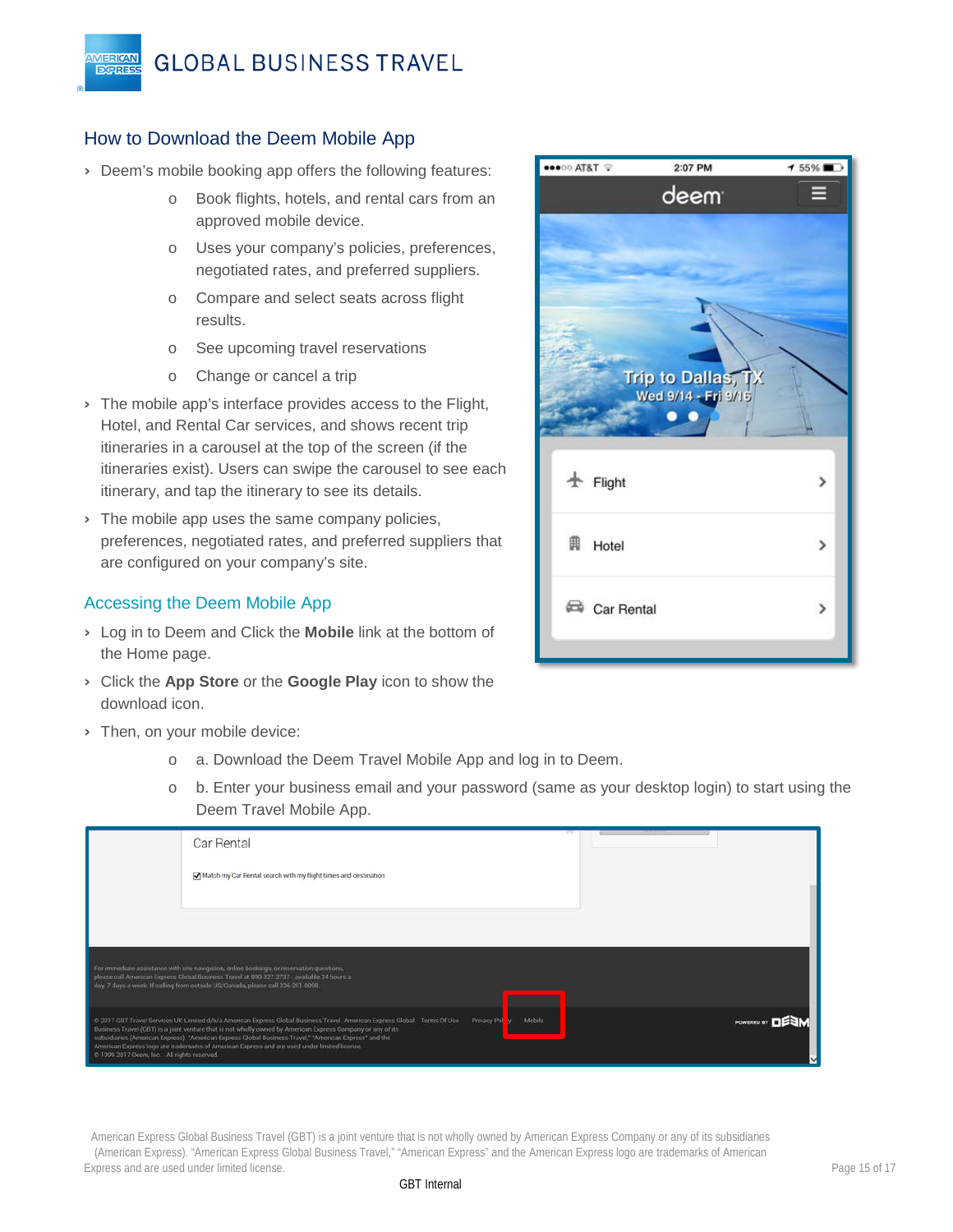## <span id="page-15-0"></span>Airport Parking

**MERICAN EXPRES** 

# *Save time and beat airport hassles by using Deem's Airport Parking Feature*

- › Parking at an off-airport location is an easy way to reduce the headaches involved in finding parking at crowded airport parking lots. Deem's Airport Parking feature offers:
	- o An easy way to save time and money
	- o Gated and well-lit parking lots that provide safety and security
	- o Quick and convenient shuttles that take you right from your car to the terminal
	- o **Important**: You must print out your parking voucher and bring it with you when you travel, or else you will have to pay for your parking again, in person, when you return home from your trip.
- › Log in to Deem.To add a stand-alone airport parking reservation, click the **Airport Parking** tab at the top of the page.
- › Select your Airport, Dates and Times then click the **Search** button.
- › View the results and Select a parking location.
- › Read the cancellation and change information, add notification requests (strongly recommended) then click the **Purchase** button.
	- o *Please Note:* Print out your Airport Parking receipt. It will be **required** as proof of purchase.

| Your Search                                                                                        | List view                       | Map view                                                                                                                                |                   |            |
|----------------------------------------------------------------------------------------------------|---------------------------------|-----------------------------------------------------------------------------------------------------------------------------------------|-------------------|------------|
| Airport<br>Minneapolis-St. Paul - MSP V<br>Drop-off                                                | Your search returned 4 results. | Sort Results By: Facility   Parking type   Rate                                                                                         |                   | $1$ of $1$ |
| 8/2/17<br><b>Inch</b><br>Wednesday<br>Time<br>12 v 00 v pm v<br>Pick-up                            | \$13.95<br><b>Select</b>        | <b>PARK 'N FLY</b><br>Self Park - Uncovered<br>Convenient and economical alternative to high<br>priced on-airport garages and lots.     | <b>PARK NEW</b>   |            |
| 8/3/17<br>$\rightarrow$<br>Thursday<br>Time<br>12 V 00 V pm V                                      | \$17.95<br><b>Select</b>        | <b>PARK 'N FLY</b><br>Self Park - Covered<br>Ramp Parking providing protection from the<br>elements - Pick-up and drop-off at your car. | <b>PARK NFLY.</b> |            |
| Update<br><b>Airport Parking Info</b>                                                              | \$17.95<br><b>Select</b>        | <b>PARK 'N FLY</b><br>Valet Park - Uncovered<br>Try our new valet service.                                                              | <b>PARK NFLY</b>  |            |
| Select one of the results to the right or<br>refine your search criteria using the<br>tools above. | \$21.95<br><b>Select</b>        | <b>PARK 'N FLY</b><br>Valet Park - Covered                                                                                              | <b>PARK NFLY.</b> |            |